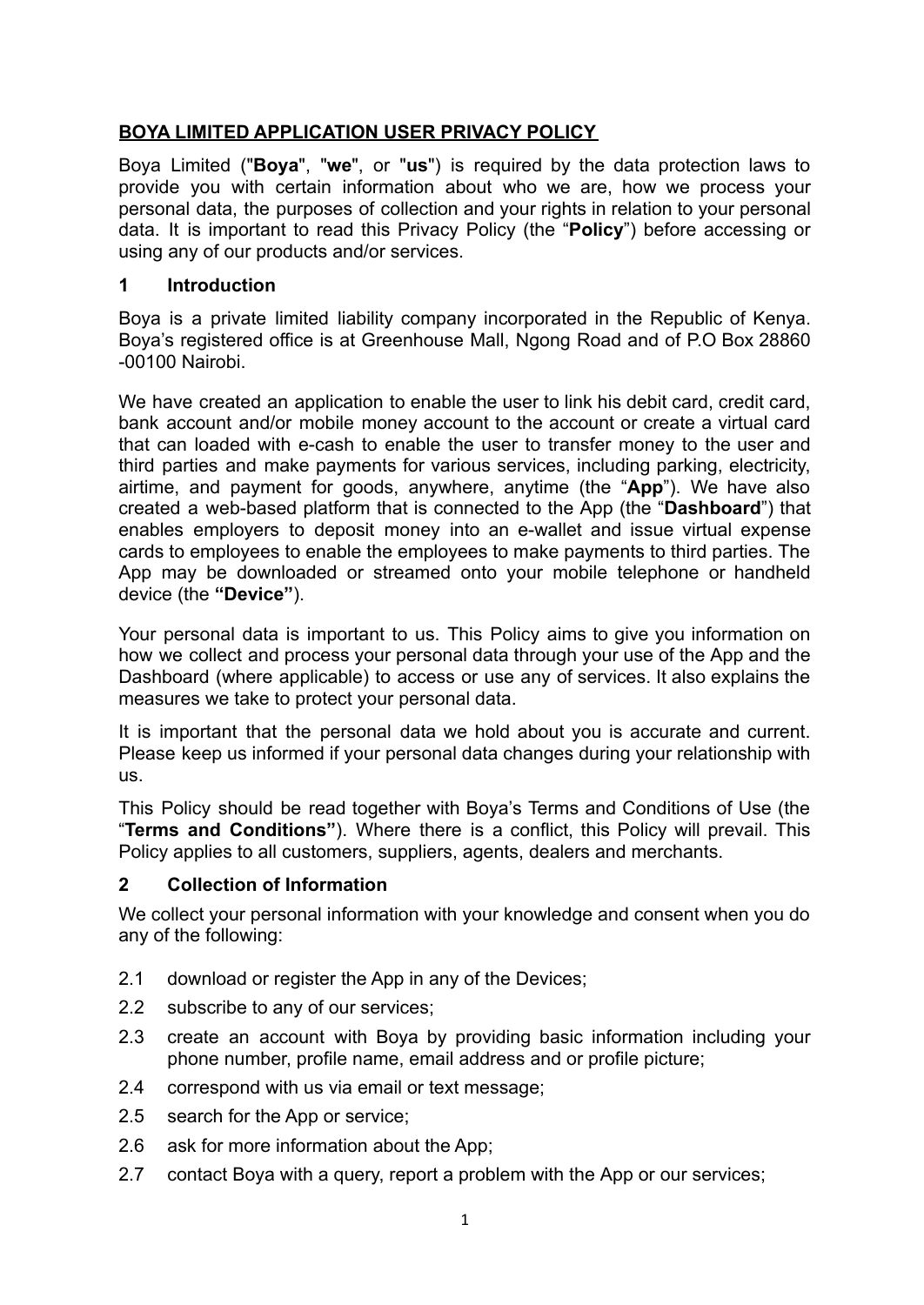- 2.8 respond to or participate in a survey, marketing promotion, prize competition or special offer;
- 2.9 interact with us as a supplier, agent, merchant or dealer as prescribed in this Policy; and
- 2.10 share data via an App's social media functions.

We will also receive personal data about you from various third parties and public sources.

#### **3 What Information is collected?**

The information we collect and store about you includes but is not limited to the following:

- 3.1 identity information;
- 3.2 contact data information;
- 3.3 financial data;
- 3.4 Device information;
- 3.5 your account information;
- 3.6 your transaction information when you use our services;
- 3.7 your preferences for particular products and services;
- 3.8 information provided by you or from your use of Boya's (or third party) services;
- 3.9 your contact with us, such as when you call us or interact with us;
- 3.10 your social media information or emails to us;
- 3.11 information when you visit our office;
- 3.12 data usage;
- 3.13 marketing and communications data;
- 3.14 location data; and
- 3.15 your public record or data that you have made public.

#### **4 Use of Information**

We may use and analyse your information for the following purposes:

- 4.1 to install the App and register you as a new App user;
- 4.2 to enable you to use our products and services;
- 4.3 to manage our relationship with you, including notifying you of changes to the App and any services or products;
- 4.4 to administer and protect our business and this App including, troubleshooting, data analysis and system testing;
- 4.5 responding to any of your queries or concerns;
- 4.6 verifying your identity information through publicly available and/or restricted government databases in order to comply with applicable regulatory requirements;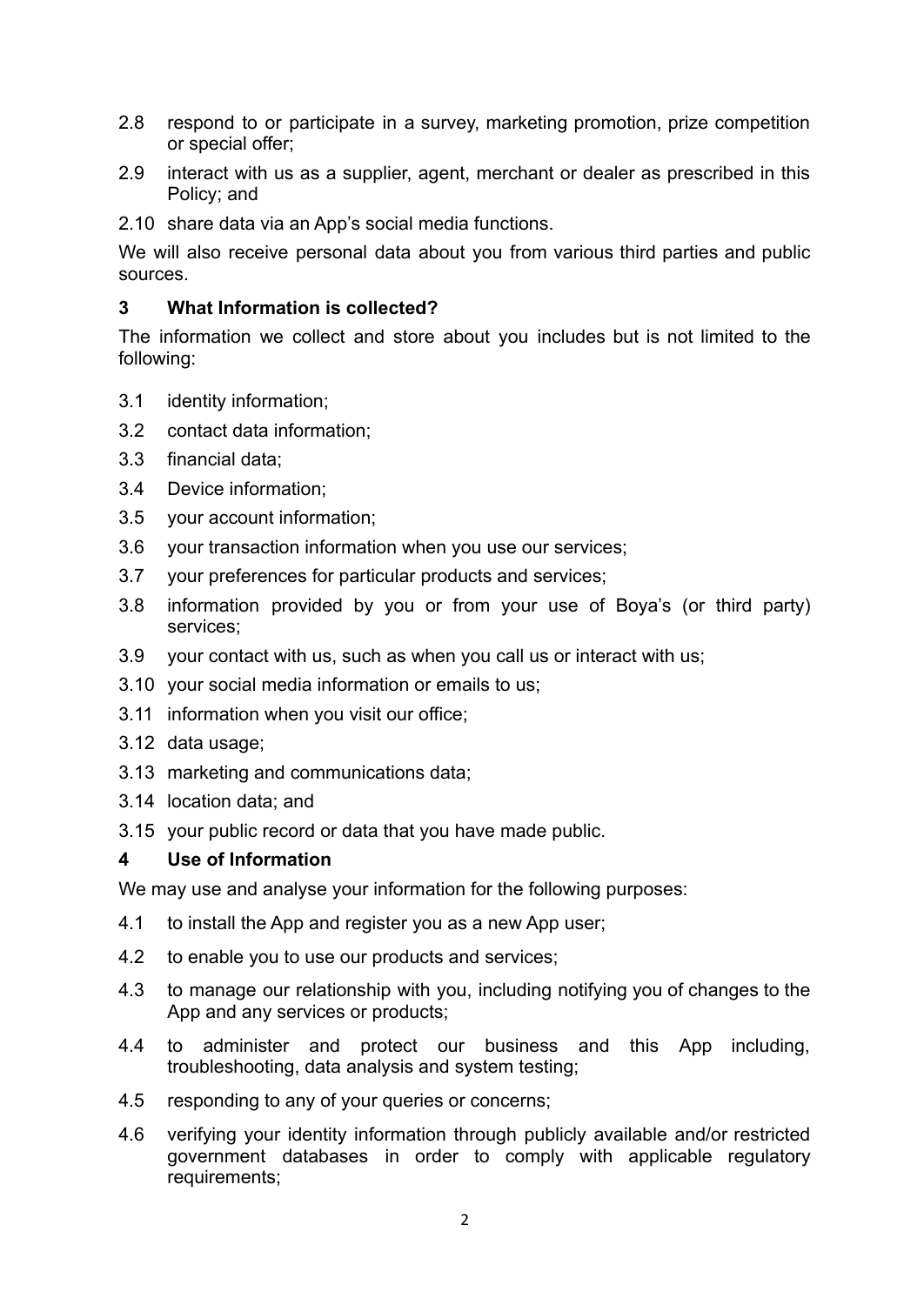- 4.7 keeping you informed generally about new products and services and contacting you with offers or promotions which may interest you;
- 4.8 complying with any legal, governmental or regulatory requirement or for use by our lawyers in connection with any legal proceedings;
- 4.9 in business practices including quality control, training and ensuring effective systems operations;
- 4.10 understanding how you use our network, products and services for purposes of developing or improving products and services;
- 4.11 preventing and detecting fraud or other crimes and for debt recovery;
- 4.12 marketing as more particularly provided in clause 8;
- 4.13 to monitor trends so we can improve the App; and
- 4.14 researching, statistical, survey and other scientific or business purposes.

#### **5 Managing and Deleting your information**

- 5.1 We store information until it is no longer necessary to provide our services, or until your account is deleted, whichever comes first.
- 5.2 We will only retain your personal data for as long as reasonably necessary to fulfil the purposes we collected it for, including for the purposes of satisfying any legal, regulatory, tax, accounting or reporting requirements.
- 5.3 We may retain your personal data for a longer period in the event of a complaint or if we reasonably believe there is a prospect of litigation in respect to our relationship with you.
- 5.4 To determine the appropriate retention period for personal data, we consider the amount, nature and sensitivity of the personal data, the potential risk of harm from unauthorised use or disclosure of your personal data, the purposes for which we process your personal data.
- 5.5 You can change your mobile phone number using our in-app change number feature and transfer your account to your new mobile phone number. You can also change your profile name, profile picture, and about information at any time.
- 5.6 You may delete your account at any time (including if you want to revoke your consent to our use of your information) pursuant to the Terms and Conditions. Please remember that when you delete your account, it does not affect the information other users have relating to you.
- 5.7 You may request us to delete your data.
- 5.8 In the event that you don't use the App for a period of 6 months then we treat the account as expired and your personal data may be deleted.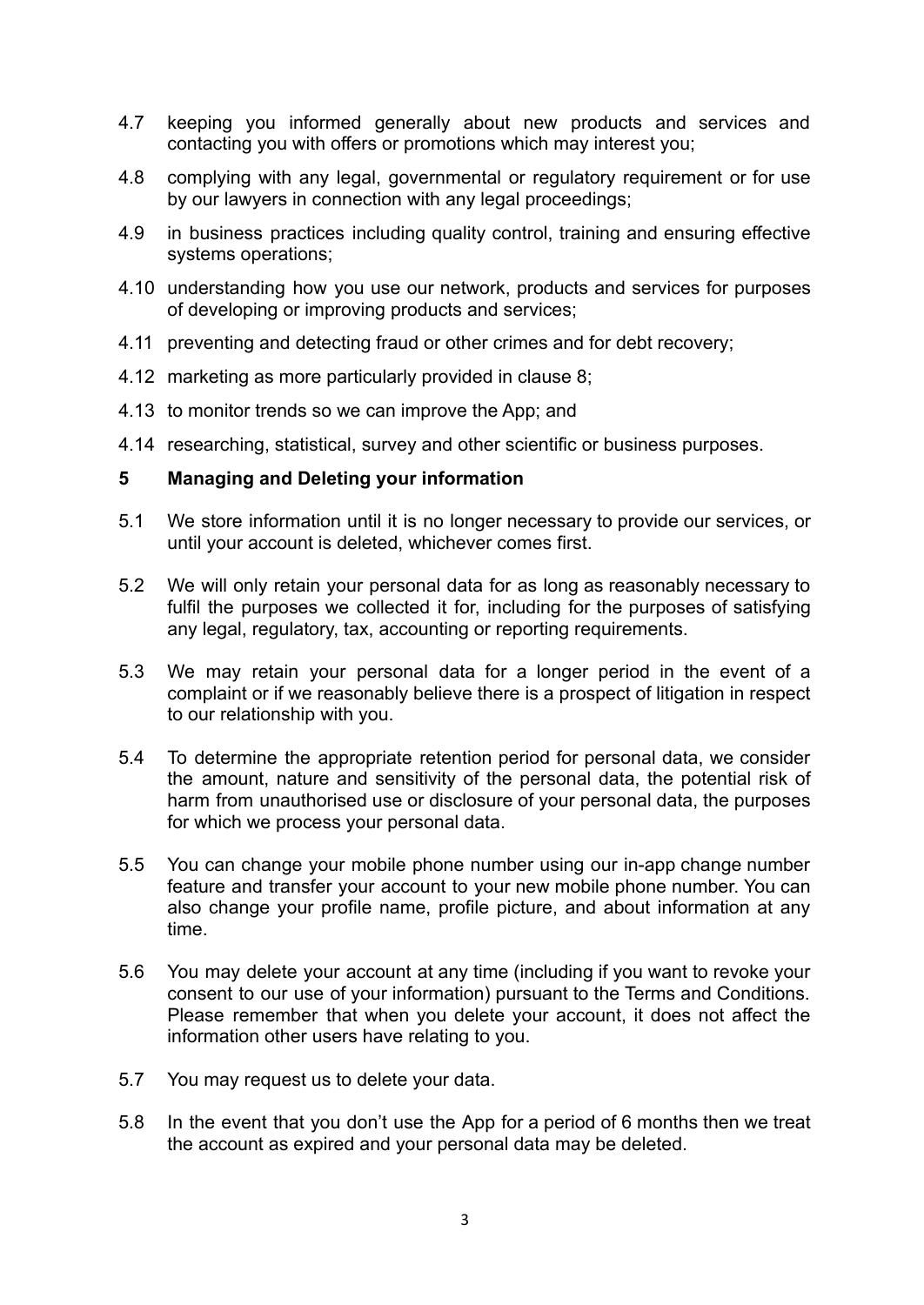5.9 In some circumstances, we will anonymise your personal data (so that it is no longer associated with you) for research or statistical purposes, in which case we may use this information indefinitely without further notice to you.

#### **6 Disclosure of Information**

Any disclosure of your information shall be in accordance with applicable law and regulations. Boya shall assess and review each application for information and may decline to grant such information to the requesting party.

We may disclose your information to:

- 6.1 law-enforcement agencies, regulatory authorities, courts or other statutory authorities in response to a demand issued with the appropriate lawful mandate and where the form and scope of the demand is compliant with the law;
- 6.2 our subsidiaries, partners and software developers who are involved in delivering Boya products and services you use;
- 6.3 fraud prevention and Anti money laundering agencies;
- 6.4 survey agencies that conduct surveys on behalf of Boya;
- 6.5 third parties to whom we may choose to sell, transfer or merge parts of our business or assets. Alternatively, we may seek to acquire other businesses or merge with them. If a change happens to our business, then the new owners may use your personal data in the same way as set out in this Policy; and
- 6.6 any other person that we deem legitimately necessary to share the data with.

We shall not release any information to any individual or entity that is acting beyond its legal mandate.

## **7 Safeguarding and Protection of Information**

- 7.1 Boya maintains reasonable and appropriate security measures to protect personal data from loss, misuse, unauthorized access, disclosure, alteration, or destruction. In addition, we limit access to your personal data to those employees, agents, contractors and other third parties who have a business need to know. They will only process your personal data on our instructions and they are subject to a duty of confidentiality.
- 7.2 We have put in place procedures to deal with any suspected personal data breach and will notify you or any applicable regulator, including the Data Commissioner, of a breach where we are legally required to do so.
- 7.3 We may need to request specific information from you to help us confirm your identity and ensure your right to access your personal data (or to exercise any of your other rights). This is a security measure to ensure that personal data is not disclosed to any person who has no right to receive it. We may also contact you to ask you for further information in relation to your request to speed up our response.
- 7.4 We try to respond to all legitimate requests within reasonable time. Occasionally it could take us longer if your request is particularly complex or you have made a number of requests. In this case, we will notify you and keep you updated.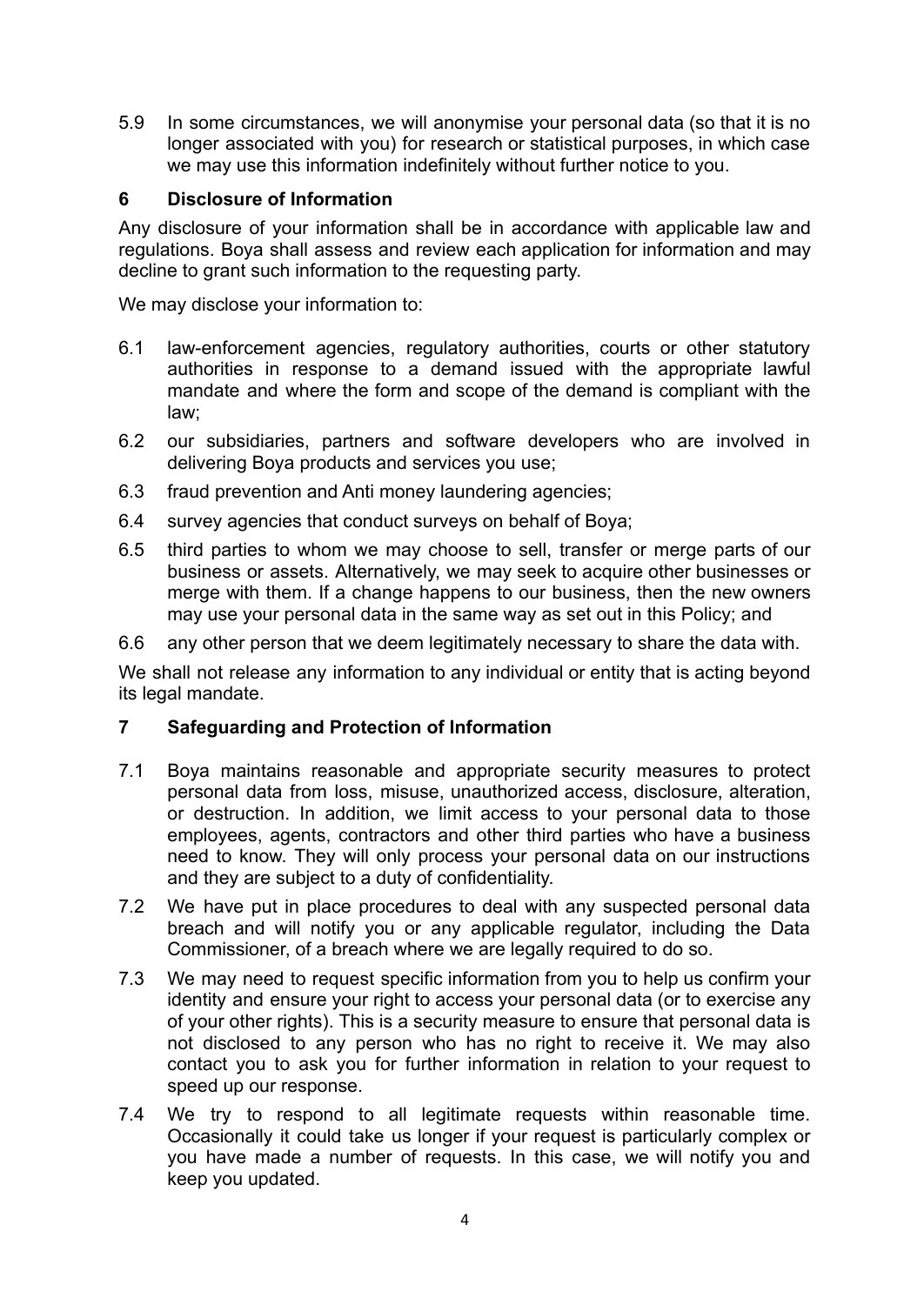# **8 Direct Marketing**

- 8.1 You may be required to opt in or give any other form of explicit consent before receiving marketing messages from us.
- 8.2 You can ask us to stop sending you marketing messages at any time by writing to us or contacting us at any time through the provided contacts.
- 8.3 Where you opt out of receiving these marketing messages, this will not apply to personal data provided to us as a result of [a product, service already taken up, warranty registration, product or service experience or other transactions].
- 8.4 We will get your express consent before we share your personal data with any third party for direct marketing purposes.

# **9 Your Rights**

Subject to legal and contractual exceptions, you have rights under data protection laws in relation to your personal data. These are listed below: -

- 9.1 right to be informed that we are collecting personal data about you;
- 9.2 right to access personal data that we hold about you and request for information about how we process it;
- 9.3 right to request that we correct your personal data where it is inaccurate or incomplete;
- 9.4 right to request that we erase your personal data noting that we may continue to retain your information if obligated by the law or entitled to do so;
- 9.5 right to object and withdraw your consent to processing of your personal data. We may continue to process if we have a legitimate or legal reason to do so;
- 9.6 right to request restricted processing of your personal data noting that we may be entitled or legally obligated to continue processing your data and refuse your request;
- 9.7 right to request transfer of your personal data to you or a third party;
- 9.8 right to have the data processed in accordance with the right to privacy;
- 9.9 right to have the data processed in a lawful, fair and transparent manner;
- 9.10 right to have the data collected for explicit, specified and legitimate purposes and not further processed in a manner incompatible with those purposes; and
- 9.11 right to have the data for no longer than is necessary for the purposes which it was collected.

## **10 Right to Lodge Complaint**

You have the right to lodge a complaint with the relevant supervisory authority, including the Data Commissioner, for resolution. However, you are encouraged to raise your complaint directly with Boya and provide us the opportunity to resolve the issue before raising a compliant with the relevant regulatory authority.

## **11 Non-Compliance with this Policy**

Boya shall have the right to terminate any agreement with you for failure to comply with the provisions of this Policy and reject any application for information contrary to this Policy.